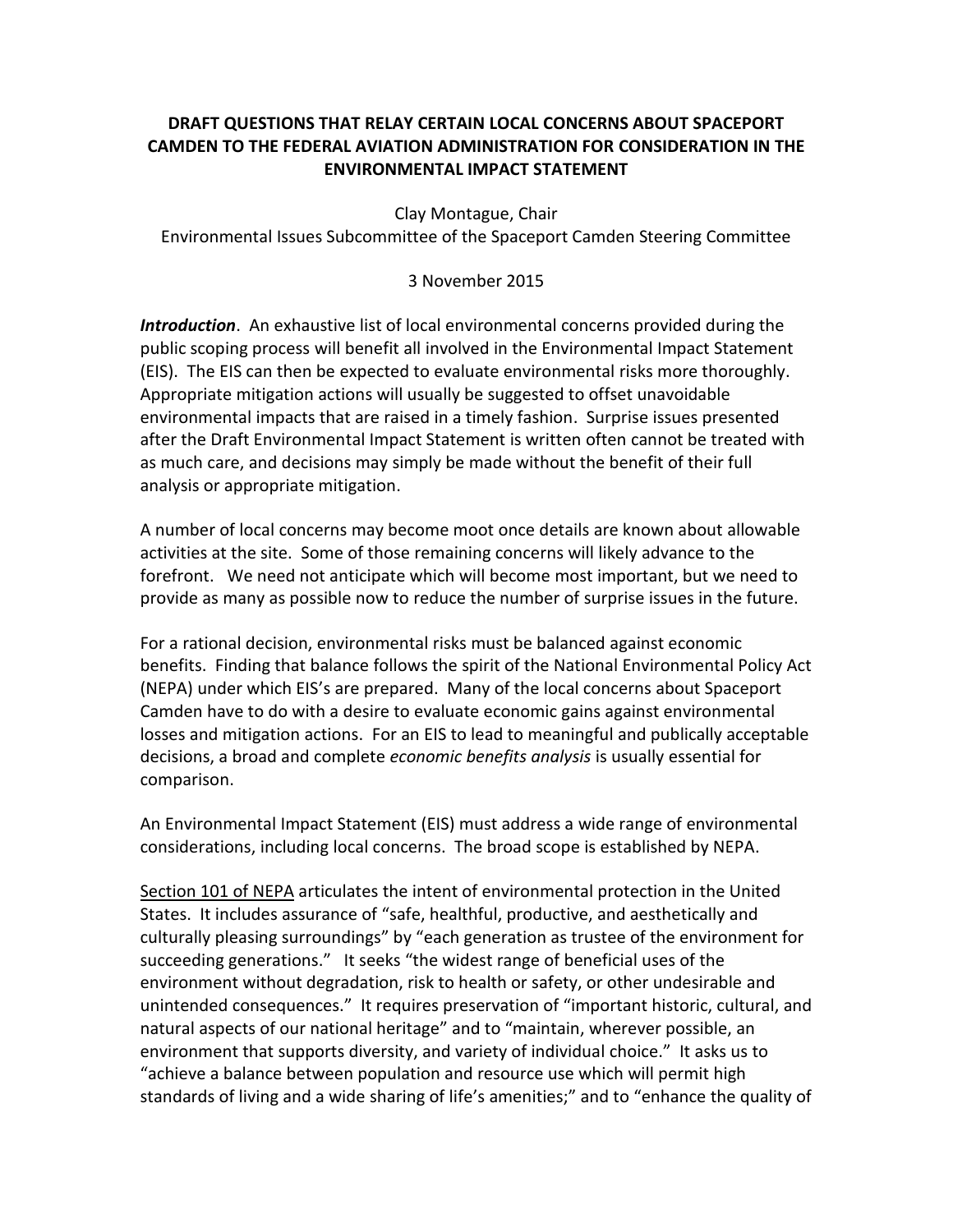renewable resources and approach the maximum attainable recycling of depletable resources."

Vitriol. It can be helpful to remove all vitriol from statements of environmental concern and restate them as questions for the EIS consultants to consider.

Below is a list of questions that attempt to do this. They arise from local concerns voiced about Spaceport Camden. The compilation is part of an effort by Satilla Riverkeeper to relay the concerns of some of its members. The Satilla Riverkeeper has now generously shared their list with the Environmental Issues Subcommittee. Those who have voiced these concerns are not identified.

*Assignment.* Please study the following questions, offer your suggestions to rephrase and refine for effective communication to the EIS consultants, and please add to the list with questions of your own about any concern, listed yet or not.

Your review needs to be done immediately. I hope you can provide your thoughts within a week or 10 days. If you need extra time, please let me know. The Public Scoping Period is about to begin and will last roughly six weeks.

I plan to present to the FAA as complete and refined a list of questions as possible during the public scoping period.

After the question list is a cautionary statement that I hope you will take to heart.

Twenty-seven questions offered for your consideration [a brief title of the relevant concern is in brackets].

- 1. [Evacuation inconvenience during launches] What locations will have to be evacuated during launches? Will a map of evacuations under all allowable launch trajectories be created in the EIS? In particular, will evacuations ever include some or all of Cumberland Island, Little Cumberland Island, Jekyll Island, Dover Bluff, Piney Bluff, Lampadoshia Road, Harrietts Bluff, Cabin Bluff, Shellbine, Shellbine Creek, the Intracoastal Waterway, the waters off the beaches out to some number of miles, the inland waters of St Andrew Sound, Cumberland River, Floyd Creek, Todd Creek, Satilla River estuary, Dover Creek, Umbrella Creek?
- 2. [Evacuation inconvenience during launches] From the known record, how often is a launch scrubbed and a second evacuation made necessary for the same launch? How will evacuees be notified of a scrubbed launch and when a second evacuation will be scheduled?
- 3. [Launch safety] What is the risk of an explosion over a populated area? What is the risk of dangerous debris from such an explosion, such as hot debris that can ignite structures, dry fields, or forests, or debris that causes exposure to ionizing radiation?
- 4. [Radiation safety] What are the dangers of a spaceport near the Kings Bay Submarine base, a base which handles nuclear weapons? In particular, what is the likelihood of a rocket launched at Spaceport Camden going off course and striking a nuclear weapon at Kings Bay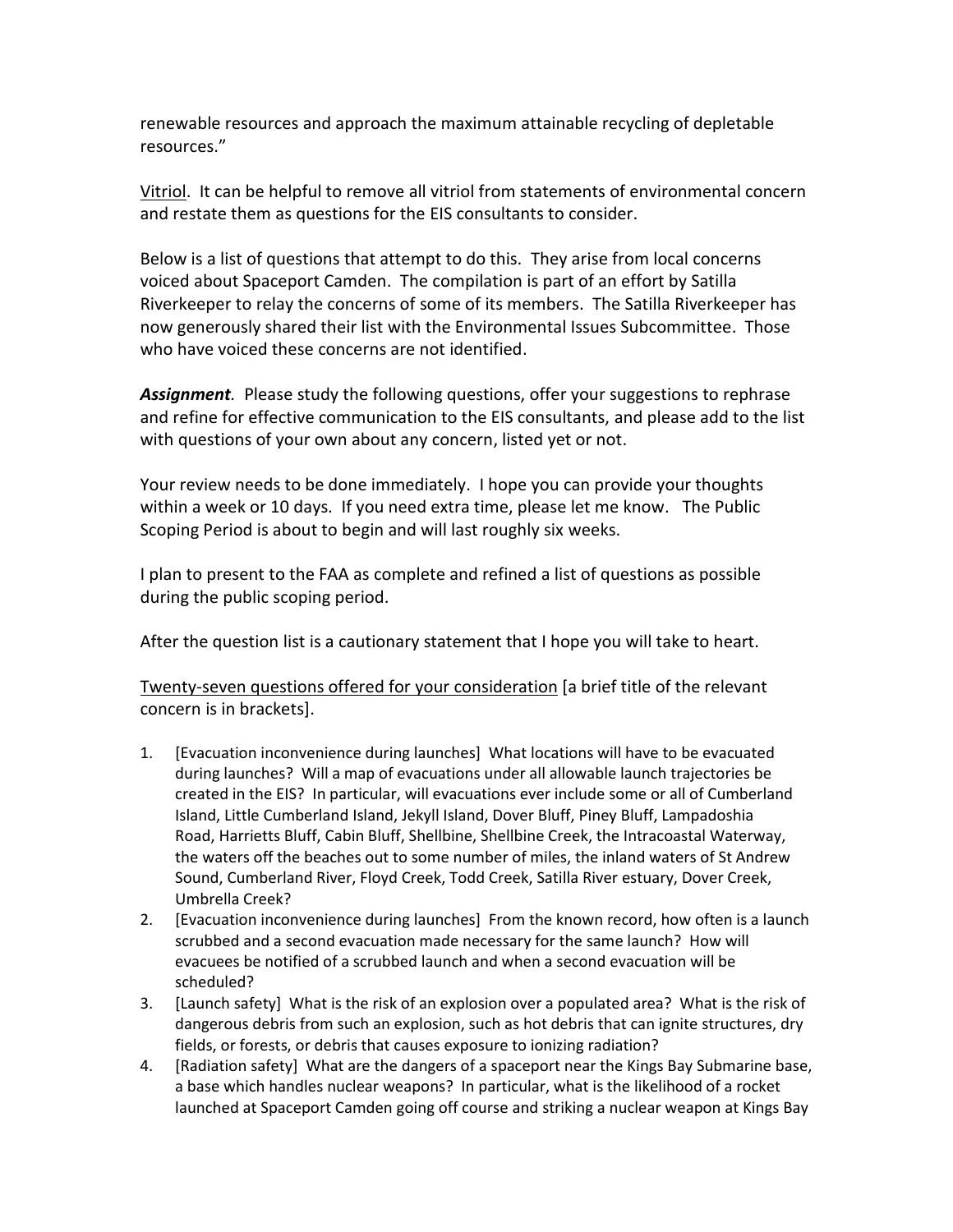Submarine Base? Regardless of the likelihood, what are the consequences of rocket striking a nuclear weapon at Kings Bay submarine base? Would a nuclear explosion occur? Would it be more like a nuclear dirty bomb explosion? What is the zone of impact of such a disaster?

- 5. [Noise pollution] What is the noise intensity and duration of the various kinds of launches to be allowed at the site? Is repeated exposure to launch noise sufficient to cause permanent hearing loss for those living closest to the launch site or employees at the site? If so, what will be done to prevent hearing loss by nearby residents and employees?
- 6. [Vibration damage] Will vibration from launches accelerate creek bank erosion at Todd Creek or Floyd Creek, or along the many other sandy bluffs common in the vicinity of the spaceport? Will vibration cause damage to nearby residences, facilities, or other buildings off site?
- 7. [Sea level rise and hurricane safety] How might the operation or facilities at the spaceport eventually be affected by projected sea level rise? What will be done to limit damage to the spaceport facilities and personnel during occasional hurricanes?
- 8. [Pre-existing brownfields] What progress will be made to clean up the existing toxic wastes and unexploded ordnance left by former industries at the site, including Bayer Crop Science and Thiokol Chemical? Are all the types of chemical dangers and their locations known on the property? If so, how will the public be notified of their final disposition? If not, what effort will be made to find them, clean or isolate them, and notify the public?
- 9. [Pre-existing brownfields] If the site is not thoroughly cleaned of contaminants before a spaceport is built, how will the public and spaceport employees be assured that they will not be harmed by exposure to soil and groundwater contamination? How will the possible migration of contamination or release into nearby waters, air and soil be monitored and publically reported?
- 10. [Interference with recreation] Will hunting at Cabin Bluff be poorer because wildlife will decline with the increase in disturbances originating from the spaceport? Will hunting days be limited by spaceport activities?
- 11. [Archeological, cultural, and historical preservation] What efforts will be made to identify and secure important archeological, cultural, and historical sites on Floyds Neck, and prevent damage to these? Do these important sites include Timucuan/Guale native American artifacts, evidence of the exploration by Jean Ribault in 1562, evidence of the construction of Fort Caroline (a recently publicized possibility) or Huguenot settlement, evidence of occupation by Revolutionary War heroes, such as Nathaniel Greene and Roswell King, Acadian settlement, artifacts of the slave trade, settlement by Gen. John Floyd in 1800, evidence of the War of 1812 and Civil War, or other sites and artifacts of historical and cultural value especially to the oldest families of Camden County? Have highly regarded archeologists of southeastern Georgia been consulted about the property, such as Dr. Frankie Snow of South Georgia State College in Douglas? Have knowledgeable historians been consulted about the property, such as Eloise Bailey Thompson or others of the Guale Historical Society in Camden County, or the Georgia Historical Society in Savannah?
- 12. [Water use, treatment, and pollution] How much water will be used at the site both during and between launches? How does this use compare to all present uses in Camden County (residential and industrial)? What conservation measures will be in place to prevent over use? From what source will the water be obtained? What will be done with water after use? Will it need to be treated? Will it be reused? Will the site have dangerous runoff? Will NPDES permits be sought in order to discharge treated water off site? What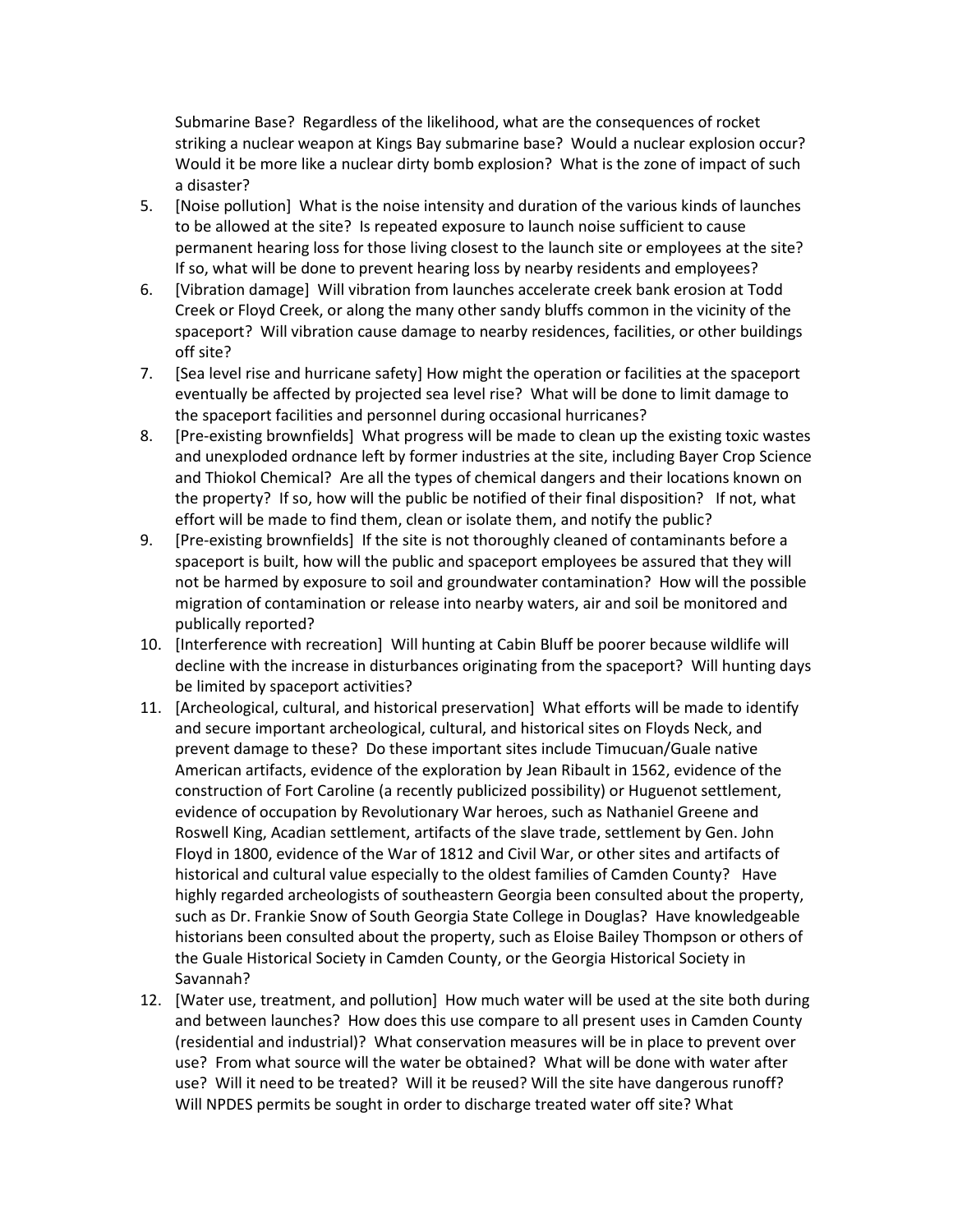monitoring will be done to ensure compliance with all standards of public safety and environmental health? Will water withdrawals impact the water quantity or quality used by people, wildlife or ecosystems?

- 13. [Air pollution] What kinds of air pollution will be generated at the site both during and between launches? Will dangerous gases, or vapors be left in the air during launch? What is the chance that these can damage plants, animals, people, and artifacts cumulatively over repeated launches? What is the carbon footprint of the spaceport compared to other industries now in Camden County?
- 14. [Fishery resources] Will the coastal fishery be protected by spaceport operations? Will nursery grounds be protected, restored, or enhanced for all species of commercially and recreationally important species, such as shrimp, oysters, clams, blue crabs, spotted seatrout, red drum, striped bass, eels, shad, herrings, tarpon?
- 15. [Rare animals and plants] Will state and federally listed rare, threatened, and endangered species found in local habitats be protected, such as manatees, right whales, humpback whales, roundtailed muskrats, bald eagles, wood storks, kestrels, oyster catchers, black skimmers, gulf-billed terns, black rail, least terns, swallow-tailed kites, Kirtlands warbler, red cockaded woodpecker, shortnose sturgeon, Atlantic sturgeon, flatwoods salamander, gopher frog, striped newts, indigo snake, southern hognose snake, gopher tortoise, alligator snapping turtle, diamondback terrapin, hairy rattleweed? [This list could grow, would be thorough to include all species possibly found in this part of Georgia that can be extracted from the lists of plant and animal species of special concern available from Georgia Wildlife Resources Division of DNR]
- 16. [Habitat enhancement] Will some upland, wetland, and estuarine habitat on Floyds Neck be set aside or better protected for those rare, threatened, or endangered species that could occupy such habitats there, even if no individuals can be located during the EIS process? Will important wildlife corridors, flyways, and ecotones be protected, such as may exist at the upland edge of marshland?
- 17. [Habitat preservation] Will all tree-nesting sites for wading birds be preserved? Will black bear habitat be preserved?
- 18. [Private property values] What will happen to property values on Harrietts Bluff, Little Cumberland Island, and all other residential areas either within earshot of the spaceport, or along launch paths? Will the property values decrease? If they decrease, will people be compensated for their loss?
- 19. [Coastal engineering] Will dredging and other construction be done to improve the wharf for loading and unloading equipment at the edge of Floyd Creek, or will new wharf construction be done on Floyd Creek, Todd Creek, or Camp Creek? If so, how much material will be dredged and where will it be placed? How much effort will be made to promote the use of living shorelines to stabilize banks instead of bulkheads?
- 20. [General development impacts] What areas in Camden County are likely to grow in population, impervious surface, income, and traffic because of the spaceport? What areas in adjacent counties, such as Brantley, Charlton, and Glynn? Are all these areas adequately prepared for growth in sewage treatment, water supply, solid waste disposal, electric power, fuels, transportation, traffic, and modern communications? Will the important river corridors be protected from development impact, especially the Satilla River? Will growth be planned in a way that can mitigate impacts on the natural environment (so-called smart growth), or at least to prevent sprawl?
- 21. [Recreation and tourism] Will visits to Cumberland Island National Seashore be limited by spaceport activities?